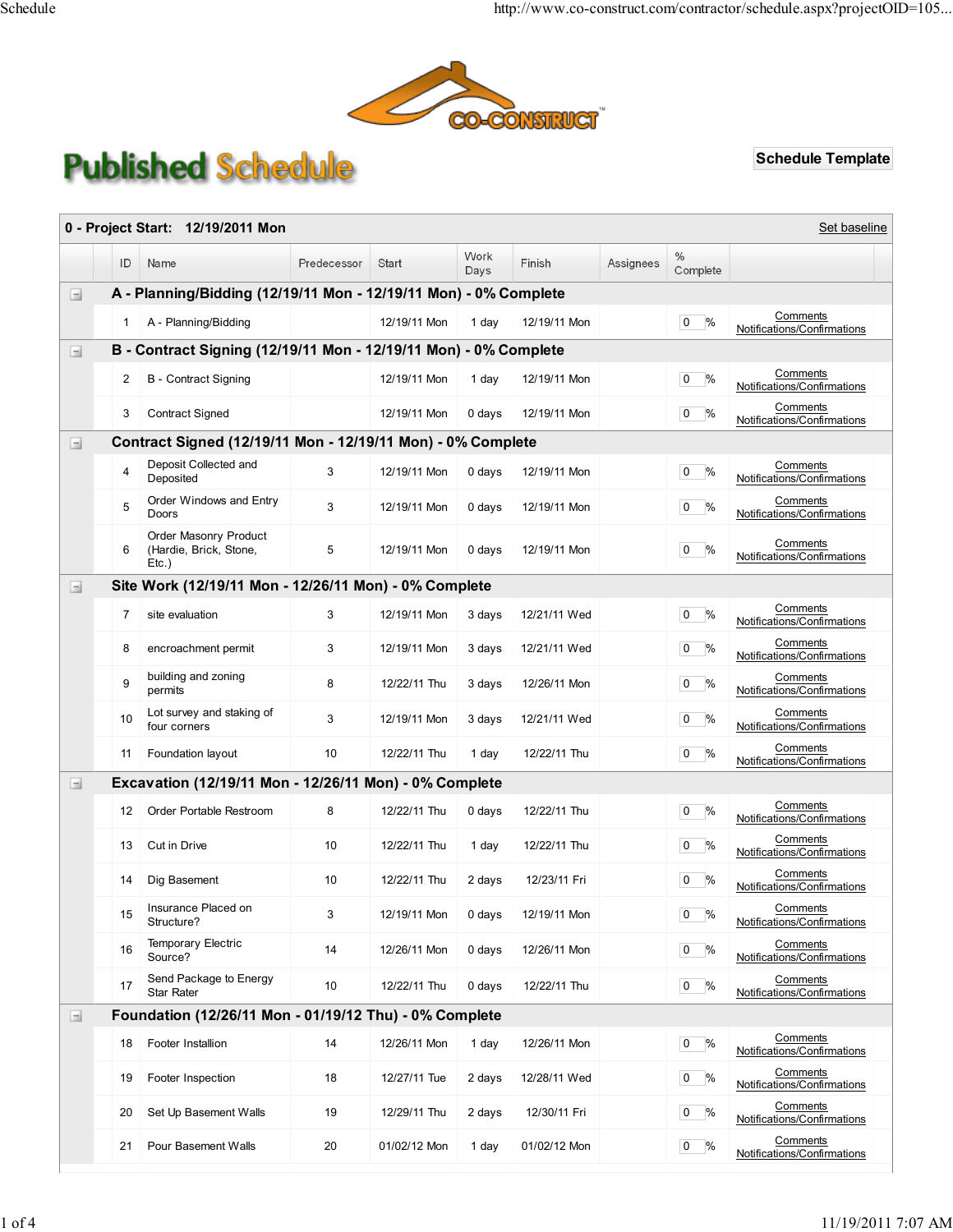|                                       | ID | Name                                                         | Predecessor | Start        | Work<br>Days | Finish       | Assignees | $\%$<br>Complete       |                                         |
|---------------------------------------|----|--------------------------------------------------------------|-------------|--------------|--------------|--------------|-----------|------------------------|-----------------------------------------|
|                                       | 22 | <b>Wreck Out Forms</b>                                       | 21          | 01/03/12 Tue | 2 days       | 01/04/12 Wed |           | %<br>0                 | Comments<br>Notifications/Confirmations |
|                                       | 23 | Waterproofing/Foundation<br>Insulation                       | 22          | 01/05/12 Thu | 1 day        | 01/05/12 Thu |           | $\overline{0}$<br>%    | Comments<br>Notifications/Confirmations |
|                                       | 24 | Fill Garage/Porches with<br>Rock                             | 23          | 01/06/12 Fri | 1 day        | 01/06/12 Fri |           | $\%$<br>$\mathbf 0$    | Comments<br>Notifications/Confirmations |
|                                       | 25 | Plumbing Ground Work                                         | 24          | 01/09/12 Mon | 1 day        | 01/09/12 Mon |           | $\%$<br>0              | Comments<br>Notifications/Confirmations |
|                                       | 26 | Plumbing ground work<br>inspection                           | 25          | 01/10/12 Tue | 4 days       | 01/13/12 Fri |           | $\mathbf 0$<br>%       | Comments<br>Notifications/Confirmations |
|                                       | 27 | <b>Termite Treatment</b>                                     | 26          | 01/16/12 Mon | 1 day        | 01/16/12 Mon |           | %<br>$\overline{0}$    | Comments<br>Notifications/Confirmations |
|                                       | 28 | Basement slab prep and<br>light back-fill                    | 27          | 01/17/12 Tue | 1 day        | 01/17/12 Tue |           | $\%$<br>$\overline{0}$ | Comments<br>Notifications/Confirmations |
|                                       | 29 | <b>Basement Floor Poured</b>                                 | 28          | 01/18/12 Wed | 1 day        | 01/18/12 Wed |           | $\%$<br>$\overline{0}$ | Comments<br>Notifications/Confirmations |
|                                       | 30 | <b>Backfill for Framers</b>                                  | 28          | 01/18/12 Wed | 0 days       | 01/18/12 Wed |           | %<br>$\overline{0}$    | Comments<br>Notifications/Confirmations |
|                                       | 31 | Order 20 Yard Dumpster                                       | 29          | 01/19/12 Thu | 0 days       | 01/19/12 Thu |           | $\mathbf 0$<br>%       | Comments<br>Notifications/Confirmations |
| $\Box$                                |    | Framing (01/18/12 Wed - 01/25/12 Wed) - 0% Complete          |             |              |              |              |           |                        |                                         |
|                                       | 32 | Frame Up out of the<br><b>Basement</b>                       | 30          | 01/18/12 Wed | 2 days       | 01/19/12 Thu |           | %<br>$\overline{0}$    | Comments<br>Notifications/Confirmations |
|                                       | 33 | Frame First Floor                                            | 32          | 01/20/12 Fri | 2 days       | 01/23/12 Mon |           | $\overline{0}$<br>%    | Comments<br>Notifications/Confirmations |
|                                       | 34 | Frame Roof System                                            | 33          | 01/24/12 Tue | 2 days       | 01/25/12 Wed |           | $\%$<br>$\overline{0}$ | Comments<br>Notifications/Confirmations |
|                                       | 35 | <b>Starr Framing Visit</b>                                   | 33          | 01/24/12 Tue | 1 day        | 01/24/12 Tue |           | $\%$<br>$\mathbf{0}$   | Comments<br>Notifications/Confirmations |
|                                       | 36 | Install Windows and Entry<br>Doors                           | 33          | 01/24/12 Tue | 1 day        | 01/24/12 Tue |           | $\overline{0}$<br>%    | Comments<br>Notifications/Confirmations |
|                                       | 37 | Order Garage Door                                            | 36          | 01/25/12 Wed | 0 days       | 01/25/12 Wed |           | $\overline{0}$<br>%    | Comments<br>Notifications/Confirmations |
| $\begin{array}{c} \hline \end{array}$ |    | Systems Rough-In (01/24/12 Tue - 02/01/12 Wed) - 0% Complete |             |              |              |              |           |                        |                                         |
|                                       | 38 | Cabinet Layout / Cabinet<br>Order                            | 33          | 01/24/12 Tue | 0 days       | 01/24/12 Tue |           | 0<br>%                 | Comments<br>Notifications/Confirmations |
|                                       | 39 | Plumbing                                                     | 38          | 01/24/12 Tue | 2 days       | 01/25/12 Wed |           | $\overline{0}$<br>$\%$ | Comments<br>Notifications/Confirmations |
|                                       | 40 | <b>HVAC</b>                                                  | 39          | 01/26/12 Thu | 2 days       | 01/27/12 Fri |           | $0\%$                  | Comments<br>Notifications/Confirmations |
|                                       | 41 | Electric                                                     | 39          | 01/26/12 Thu | 4 days       | 01/31/12 Tue |           | $0\frac{9}{6}$         | Comments<br>Notifications/Confirmations |
|                                       | 42 | Order Trim Package                                           | 41          | 02/01/12 Wed | 0 days       | 02/01/12 Wed |           | $0\%$                  | Comments<br>Notifications/Confirmations |
|                                       | 43 | Order Flooring                                               | 42          | 02/01/12 Wed | 0 days       | 02/01/12 Wed |           | $\%$<br>$\overline{0}$ | Comments<br>Notifications/Confirmations |
|                                       | 44 | Fireplace Install                                            | 39          | 01/26/12 Thu | 1 day        | 01/26/12 Thu |           | $\overline{0}$<br>$\%$ | Comments<br>Notifications/Confirmations |
| $\Box$                                |    | Exterior Finish (01/26/12 Thu - 02/08/12 Wed) - 0% Complete  |             |              |              |              |           |                        |                                         |
|                                       | 45 | Roof Installed                                               | 34          | 01/26/12 Thu | 2 days       | 01/27/12 Fri |           | %<br>$\overline{0}$    | Comments<br>Notifications/Confirmations |
|                                       | 46 | <b>Brick Laid</b>                                            | 45          | 01/30/12 Mon | 4 days       | 02/02/12 Thu |           | $\%$<br>$\overline{0}$ | Comments<br>Notifications/Confirmations |
|                                       | 47 | Hardie Installed                                             | 46          | 02/03/12 Fri | 4 days       | 02/08/12 Wed |           | $\overline{0}$<br>%    | Comments<br>Notifications/Confirmations |
|                                       | 48 | Vinyl Soffiets, Porch<br>Ceilings Installed                  | 46          | 02/03/12 Fri | 2 days       | 02/06/12 Mon |           | $\overline{0}$<br>%    | Comments<br>Notifications/Confirmations |
|                                       | 49 | Gutters Installed                                            | 48          | 02/07/12 Tue | 1 day        | 02/07/12 Tue |           | $0\frac{9}{6}$         | Comments<br>Notifications/Confirmations |
|                                       | 50 | Pour Garage Floor and<br>Walks and Porch Tops                | 34          | 01/26/12 Thu | 3 days       | 01/30/12 Mon |           | %<br>$\overline{0}$    | Comments<br>Notifications/Confirmations |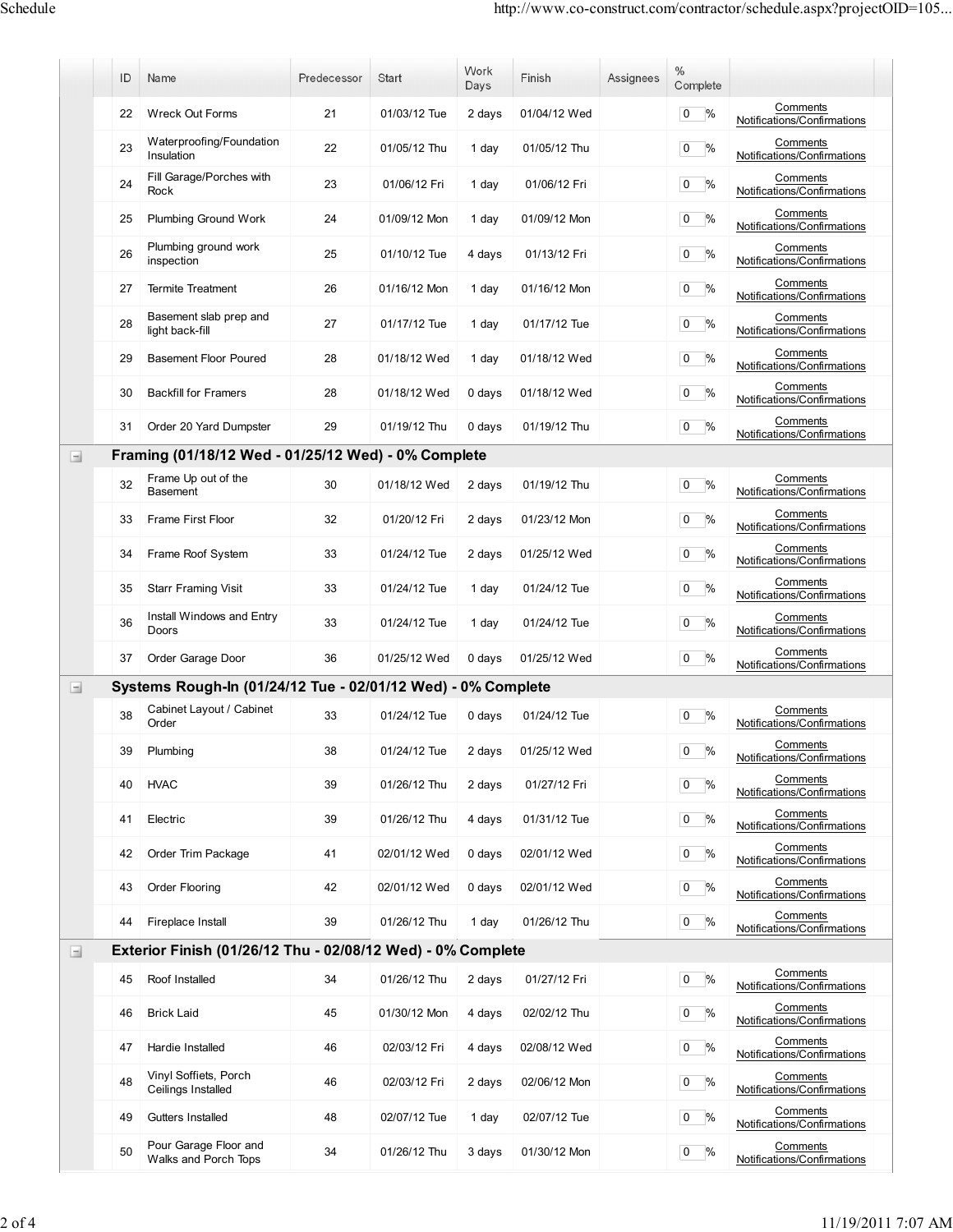|        | ID                                                          | Name                                                                         | Predecessor | Start        | Work<br>Days | Finish       | Assignees | $\frac{0}{0}$<br>Complete |                                         |  |
|--------|-------------------------------------------------------------|------------------------------------------------------------------------------|-------------|--------------|--------------|--------------|-----------|---------------------------|-----------------------------------------|--|
| $\Box$ | Wall Insulation (02/01/12 Wed - 02/02/12 Thu) - 0% Complete |                                                                              |             |              |              |              |           |                           |                                         |  |
|        | 51                                                          | B.I.B.S. wall insulation                                                     | 41          | 02/01/12 Wed | 1 day        | 02/01/12 Wed |           | $0\frac{9}{6}$            | Comments<br>Notifications/Confirmations |  |
|        | 52                                                          | Foam and Caulk Per<br><b>Energy Star Specifications</b>                      | 41          | 02/01/12 Wed | 1 day        | 02/01/12 Wed |           | $\%$<br>$\mathbf{0}$      | Comments<br>Notifications/Confirmations |  |
|        | 53                                                          | <b>Energy Star Rater</b><br>Inspection                                       | 52          | 02/02/12 Thu | 1 day        | 02/02/12 Thu |           | $0\frac{9}{6}$            | Comments<br>Notifications/Confirmations |  |
| $\Box$ |                                                             | Drywall (02/03/12 Fri - 02/14/12 Tue) - 0% Complete                          |             |              |              |              |           |                           |                                         |  |
|        | 54                                                          | Board Hung                                                                   | 53          | 02/03/12 Fri | 2 days       | 02/06/12 Mon |           | $\%$<br>0                 | Comments<br>Notifications/Confirmations |  |
|        | 55                                                          | Mud and Tape                                                                 | 54          | 02/07/12 Tue | 4 days       | 02/10/12 Fri |           | %<br>$\mathbf 0$          | Comments<br>Notifications/Confirmations |  |
|        | 56                                                          | Sand Out                                                                     | 55          | 02/13/12 Mon | 1 day        | 02/13/12 Mon |           | %<br>0                    | Comments<br>Notifications/Confirmations |  |
|        | 57                                                          | Post Trim, Paint, and<br><b>Flooring Diagrams</b><br>prominently in the home | 56          | 02/14/12 Tue | 1 day        | 02/14/12 Tue |           | $\%$<br>$\mathbf 0$       | Comments<br>Notifications/Confirmations |  |
| Ξ      |                                                             | Final Insulation (02/07/12 Tue - 02/07/12 Tue) - 0% Complete                 |             |              |              |              |           |                           |                                         |  |
|        | 58                                                          | <b>Insulate Attic</b>                                                        | 54          | 02/07/12 Tue | 1 day        | 02/07/12 Tue |           | %<br>0                    | Comments<br>Notifications/Confirmations |  |
|        | 59                                                          | <b>Insulate Crawl</b>                                                        | 54          | 02/07/12 Tue | 1 day        | 02/07/12 Tue |           | %<br>$\mathbf 0$          | Comments<br>Notifications/Confirmations |  |
| $\Box$ |                                                             | Finishes (02/14/12 Tue - 03/16/12 Fri) - 0% Complete                         |             |              |              |              |           |                           |                                         |  |
|        | 60                                                          | Trim                                                                         | 56          | 02/14/12 Tue | 4 days       | 02/17/12 Fri |           | %<br>$\mathbf 0$          | Comments<br>Notifications/Confirmations |  |
|        | 61                                                          | Paint                                                                        | 60          | 02/20/12 Mon | 5 days       | 02/24/12 Fri |           | $0\frac{9}{6}$            | Comments<br>Notifications/Confirmations |  |
|        | 62                                                          | <b>Final Electric</b>                                                        | 61          | 02/27/12 Mon | 3 days       | 02/29/12 Wed |           | $0\frac{9}{6}$            | Comments<br>Notifications/Confirmations |  |
|        | 63                                                          | <b>Tile Flooring</b>                                                         | 61          | 02/27/12 Mon | 5 days       | 03/02/12 Fri |           | $0\%$                     | Comments<br>Notifications/Confirmations |  |
|        | 64                                                          | Tile Walls                                                                   | 61          | 02/27/12 Mon | 2 days       | 02/28/12 Tue |           | %<br>$\overline{0}$       | Comments<br>Notifications/Confirmations |  |
|        | 65                                                          | Install Hardwood or<br>Laminate or Vinyl                                     | 61          | 02/27/12 Mon | 3 days       | 02/29/12 Wed |           | %<br>$\mathbf{0}$         | Comments<br>Notifications/Confirmations |  |
|        | 66                                                          | Set Cabinetry and Vanities                                                   | 65          | 03/01/12 Thu | 1 day        | 03/01/12 Thu |           | %<br>$\mathbf{0}$         | Comments<br>Notifications/Confirmations |  |
|        | 67                                                          | Template for Countertops                                                     | 66          | 03/02/12 Fri | 10 days      | 03/15/12 Thu |           | $0\%$                     | Comments<br>Notifications/Confirmations |  |
|        | 68                                                          | Install Countertops / Vanity<br><b>Tops</b>                                  | 67          | 03/16/12 Fri | 1 day        | 03/16/12 Fri |           | $0\frac{9}{6}$            | Comments<br>Notifications/Confirmations |  |
|        | 69                                                          | Deliver Appliances<br>(Dishwasher and Over<br>Range Micro)                   | 65          | 03/01/12 Thu | 1 day        | 03/01/12 Thu |           | %<br>0                    | Comments<br>Notifications/Confirmations |  |
|        | 70                                                          | Final Trim / Install Interior<br>Door Hardware                               | 66          | 03/02/12 Fri | 1 day        | 03/02/12 Fri |           | %<br>$\overline{0}$       | Comments<br>Notifications/Confirmations |  |
|        | 71                                                          | <b>Final Plumbing</b>                                                        | 66          | 03/02/12 Fri | 2 days       | 03/05/12 Mon |           | $0\frac{9}{6}$            | Comments<br>Notifications/Confirmations |  |
|        | 72                                                          | <b>Install Closet Shelving</b>                                               | 61          | 02/27/12 Mon | 1 day        | 02/27/12 Mon |           | %<br>$\mathbf{0}$         | Comments<br>Notifications/Confirmations |  |
|        | 73                                                          | <b>Install Bath Accessories</b>                                              | 66          | 03/02/12 Fri | 1 day        | 03/02/12 Fri |           | $0\%$                     | Comments<br>Notifications/Confirmations |  |
|        | 74                                                          | <b>Install Carpet</b>                                                        | 73          | 03/05/12 Mon | 2 days       | 03/06/12 Tue |           | %<br>$\mathbf{0}$         | Comments<br>Notifications/Confirmations |  |
|        | 75                                                          | <b>Final Cleaning</b>                                                        | 74          | 03/07/12 Wed | 2 days       | 03/08/12 Thu |           | %<br>$\mathbf{0}$         | Comments<br>Notifications/Confirmations |  |
|        | 76                                                          | <b>Build Home Owner Manual</b>                                               | 74          | 03/07/12 Wed | 1 day        | 03/07/12 Wed |           | $0\%$                     | Comments<br>Notifications/Confirmations |  |
| $\Box$ |                                                             | Closing (03/08/12 Thu - 03/08/12 Thu) - 0% Complete                          |             |              |              |              |           |                           |                                         |  |
|        | 77                                                          | Closing                                                                      | 76          | 03/08/12 Thu | 1 day        | 03/08/12 Thu |           | $ 0 \rangle$ %            | Comments<br>Notifications/Confirmations |  |